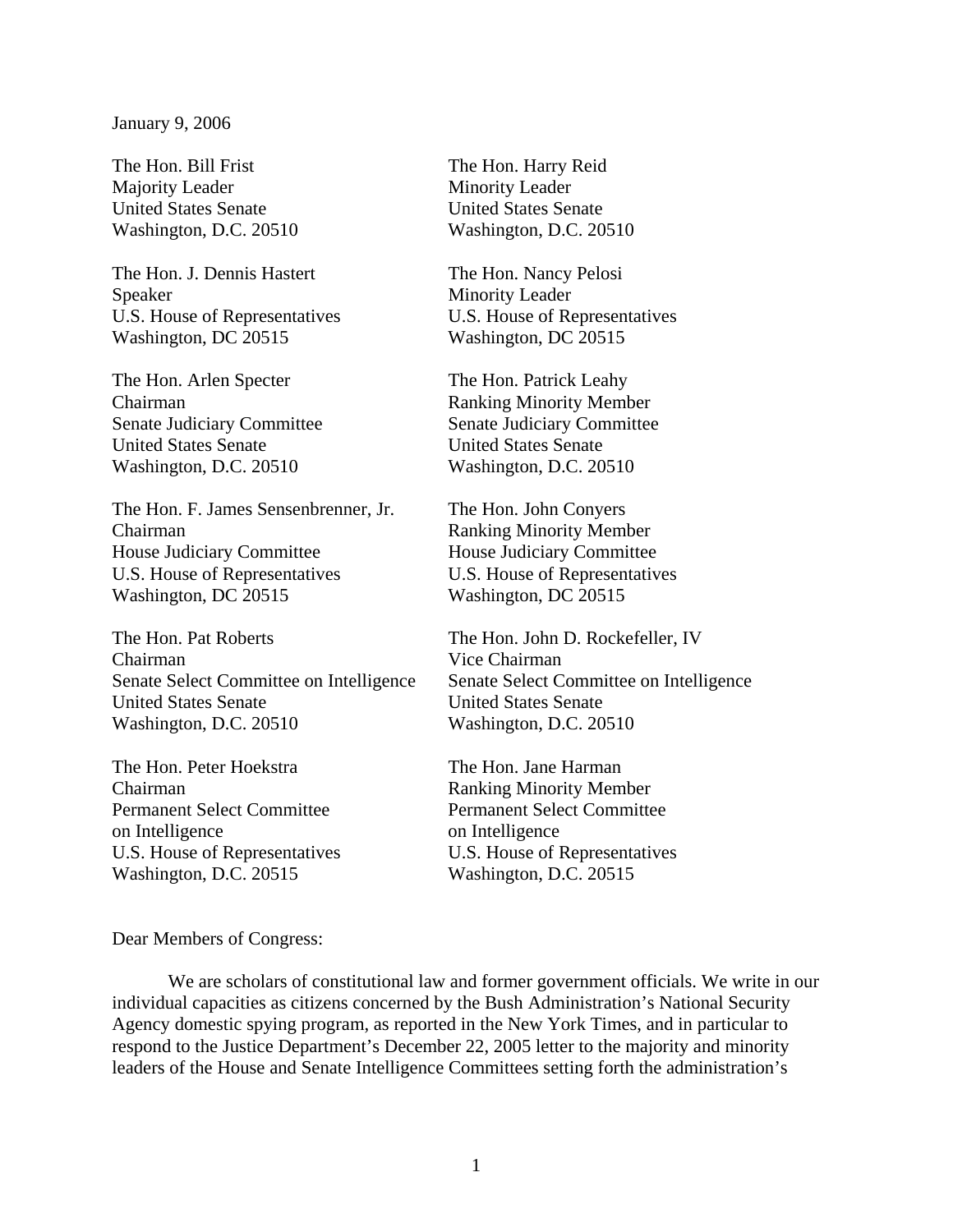defense of the program.<sup>1</sup> Although the program's secrecy prevents us from being privy to all of its details, the Justice Department's defense of what it concedes was secret and warrantless electronic surveillance of persons within the United States fails to identify any plausible legal authority for such surveillance. Accordingly the program appears on its face to violate existing law.

The basic legal question here is not new. In 1978, after an extensive investigation of the privacy violations associated with foreign intelligence surveillance programs, Congress and the President enacted the Foreign Intelligence Surveillance Act (FISA). Pub. L. 95-511, 92 Stat. 1783. FISA comprehensively regulates electronic surveillance within the United States, striking a careful balance between protecting civil liberties and preserving the "vitally important government purpose" of obtaining valuable intelligence in order to safeguard national security. S. Rep. No. 95-604, pt. 1, at 9 (1977).

With minor exceptions, FISA authorizes electronic surveillance only upon certain specified showings, and only if approved by a court. The statute specifically allows for warrantless *wartime* domestic electronic surveillance—but only for the first fifteen days of a war. 50 U.S.C. § 1811. It makes criminal any electronic surveillance not authorized by statute, *id.* § 1809; and it expressly establishes FISA and specified provisions of the federal criminal code (which govern wiretaps for criminal investigation) as the "*exclusive* means by which electronic surveillance ... may be conducted," 18 U.S.C. § 2511(2)(f) (emphasis added).<sup>2</sup>

The Department of Justice concedes that the NSA program was not authorized by any of the above provisions. It maintains, however, that the program did not violate existing law because Congress implicitly authorized the NSA program when it enacted the Authorization for Use of Military Force (AUMF) against al Qaeda, Pub. L. No. 107-40, 115 Stat. 224 (2001). But the AUMF cannot reasonably be construed to implicitly authorize warrantless electronic surveillance in the United States during wartime, where Congress has expressly and specifically addressed that precise question in FISA and limited any such warrantless surveillance to the first fifteen days of war.

The DOJ also invokes the President's inherent constitutional authority as Commander in Chief to collect "signals intelligence" targeted at the enemy, and maintains that construing FISA to prohibit the President's actions would raise constitutional questions. But even conceding that the President in his role as Commander in Chief may generally collect signals intelligence on the enemy abroad, Congress indisputably has authority to regulate electronic surveillance within the United States, as it has done in FISA. Where Congress has so regulated, the President can act in contravention of statute only if his authority is *exclusive*, and not subject to the check of statutory regulation. The DOJ letter pointedly does not make that extraordinary claim.

 $\overline{a}$ 

<sup>&</sup>lt;sup>1</sup> The Justice Department letter can be found at

www.nationalreview.com/pdf/12%2022%2005%20NSA%20letter.pdf.

<sup>&</sup>lt;sup>2</sup> More detail about the operation of FISA can be found in Congressional Research Service, "Presidential Authority to Conduct Warrantless Electronic Surveillance to Gather Foreign Intelligence Information" (Jan. 5, 2006). This letter was drafted prior to release of the CRS Report, which corroborates the conclusions drawn here.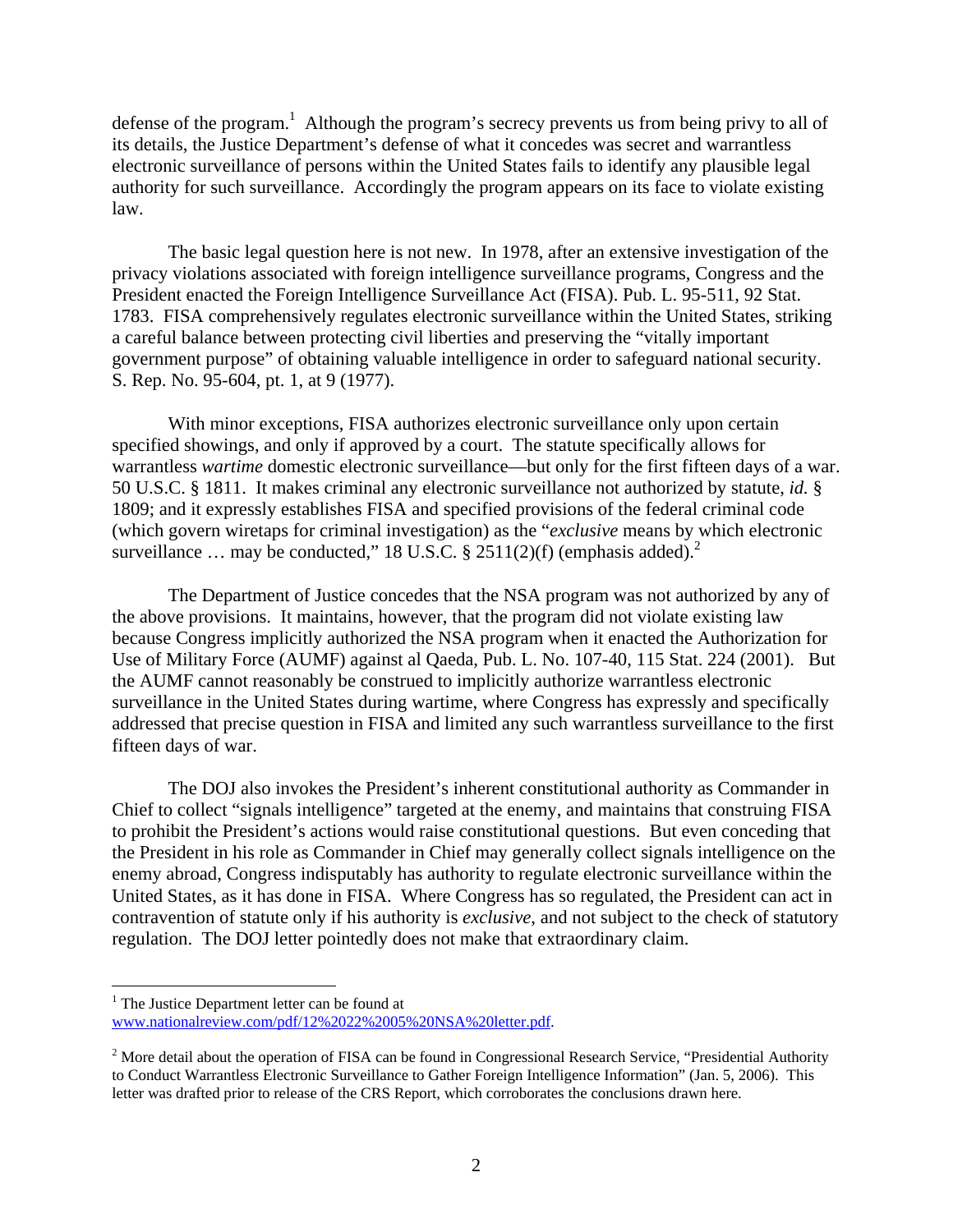Moreover, to construe the AUMF as the DOJ suggests would itself raise serious constitutional questions under the Fourth Amendment. The Supreme Court has never upheld warrantless wiretapping within the United States. Accordingly, the principle that statutes should be construed to avoid serious constitutional questions provides an additional reason for concluding that the AUMF does not authorize the President's actions here.

## **I. CONGRESS DID NOT IMPLICITLY AUTHORIZE THE NSA DOMESTIC SPYING PROGRAM IN THE AUMF, AND IN FACT EXPRESSLY PROHIBITED IT IN FISA**

The DOJ concedes (Letter at 4) that the NSA program involves "electronic surveillance," which is defined in FISA to mean the interception of the *contents* of telephone, wire, or email communications that occur, at least in part, in the United States. 50 U.S.C. §§ 1801(f)(1)-(2), 1801(n). NSA engages in such surveillance without judicial approval, and apparently without the substantive showings that FISA requires—e.g., that the subject is an "agent of a foreign power." *Id.* § 1805(a). The DOJ does not argue that FISA itself authorizes such electronic surveillance; and, as the DOJ letter acknowledges, 18 U.S.C. § 1809 makes criminal any electronic surveillance not authorized by statute.

The DOJ nevertheless contends that the surveillance is authorized by the AUMF, signed on September 18, 2001, which empowers the President to use "all necessary and appropriate force against" al Qaeda. According to the DOJ, collecting "signals intelligence" on the enemy, even if it involves tapping U.S. phones without court approval or probable cause, is a "fundamental incident of war" authorized by the AUMF. This argument fails for four reasons.

*First*, and most importantly, the DOJ's argument rests on an unstated general "implication" from the AUMF that directly contradicts *express* and *specific* language in FISA. Specific and "carefully drawn" statutes prevail over general statutes where there is a conflict. *Morales v. TWA, Inc.*, 504 U.S. 374, 384-85 (1992) (quoting *International Paper Co. v. Ouelette*, 479 U.S. 481, 494 (1987)). In FISA, Congress has directly and specifically spoken on the question of domestic warrantless wiretapping, including during wartime, and it could not have spoken more clearly.

As noted above, Congress has comprehensively regulated all electronic surveillance in the United States, and authorizes such surveillance only pursuant to specific statutes designated as the "*exclusive* means by which electronic surveillance . . . and the interception of domestic wire, oral, and electronic communications may be conducted." 18 U.S.C. § 2511(2)(f) (emphasis added). Moreover, FISA *specifically* addresses the question of domestic wiretapping during wartime. In a provision entitled "Authorization during time of war," FISA dictates that "[n]otwithstanding any other law, the President, through the Attorney General, may authorize electronic surveillance without a court order under this subchapter to acquire foreign intelligence information *for a period not to exceed fifteen calendar days following a declaration of war by the Congress*." 50 U.S.C. § 1811 (emphasis added). Thus, even where Congress has declared war—a more formal step than an authorization such as the AUMF—the law limits warrantless wiretapping to the first fifteen days of the conflict. Congress explained that if the President needed further warrantless surveillance during wartime, the fifteen days would be sufficient for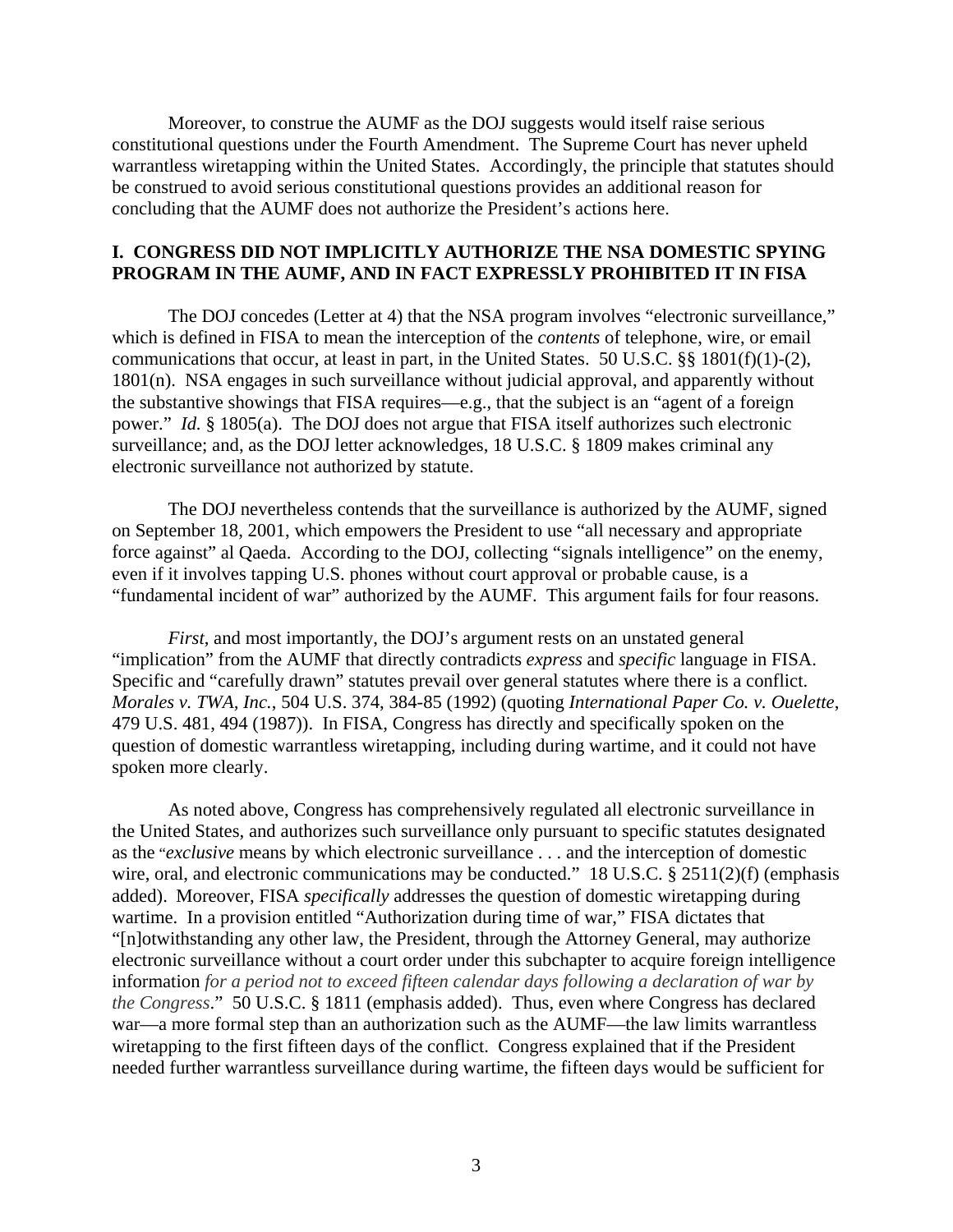Congress to consider and enact further authorization.<sup>3</sup> Rather than follow this course, the President acted unilaterally and secretly in contravention of FISA's terms. The DOJ letter remarkably does not even *mention* FISA's fifteen-day war provision, which directly refutes the President's asserted "implied" authority.

In light of the specific and comprehensive regulation of FISA, especially the fifteen-day war provision, there is no basis for finding in the AUMF's general language implicit authority for unchecked warrantless domestic wiretapping. As Justice Frankfurter stated in rejecting a similar argument by President Truman when he sought to defend the seizure of the steel mills during the Korean War on the basis of implied congressional authorization:

It is one thing to draw an intention of Congress from general language and to say that Congress would have explicitly written what is inferred, where Congress has not addressed itself to a specific situation. It is quite impossible, however, when Congress did specifically address itself to a problem, as Congress did to that of seizure, to find secreted in the interstices of legislation the very grant of power which Congress consciously withheld. To find authority so explicitly withheld is … to disrespect the whole legislative process and the constitutional division of authority between President and Congress.

*Youngstown Sheet & Tube Co. v. Sawyer*, 343 U.S. 579, 609 (1952) (Frankfurter, J., concurring).

*Second*, the DOJ's argument would require the conclusion that Congress implicitly and *sub silentio* repealed 18 U.S.C. § 2511(2)(f), the provision that identifies FISA and specific criminal code provisions as "the *exclusive* means by which electronic surveillance . . . may be conducted." Repeals by implication are strongly disfavored; they can be established only by "overwhelming evidence," *J.E.M. Ag. Supply, Inc. v. Pioneer Hi-Bred Int'l, Inc.*, 534 U.S. 124, 137 (2001), and "'the only permissible justification for a repeal by implication is when the earlier and later statutes are irreconcilable,'" *id.* at 141-142 (quoting *Morton v. Mancari*, 417 U.S. 535, 550 (1974)). The AUMF and § 2511(2)(f) are not irreconcilable, and there is *no* evidence, let alone overwhelming evidence, that Congress intended to repeal § 2511(2)(f).

*Third,* Attorney General Alberto Gonzales has admitted that the administration did not seek to amend FISA to authorize the NSA spying program because it was advised that Congress would reject such an amendment.<sup>4</sup> The administration cannot argue on the one hand that

 $\overline{a}$ 

 $3$  "The Conferees intend that this [15-day] period will allow time for consideration of any amendment to this act that may be appropriate during a wartime emergency. . . . The conferees expect that such amendment would be reported with recommendations within 7 days and that each House would vote on the amendment within 7 days thereafter." H.R. Conf. Rep. No. 95-1720, at 34 (1978).

<sup>&</sup>lt;sup>4</sup> Attorney General Gonzales stated, "We have had discussions with Congress in the past—certain members of Congress—as to whether or not FISA could be amended to allow us to adequately deal with this kind of threat, and we were advised that that would be difficult, if not impossible." Press Briefing by Attorney General Alberto Gonzales and General Michael Hayden, Principal Deputy Director for National Intelligence (Dec. 19, 2005), *available at* http://www.whitehouse.gov/news/releases/2005/12/20051219-1.html.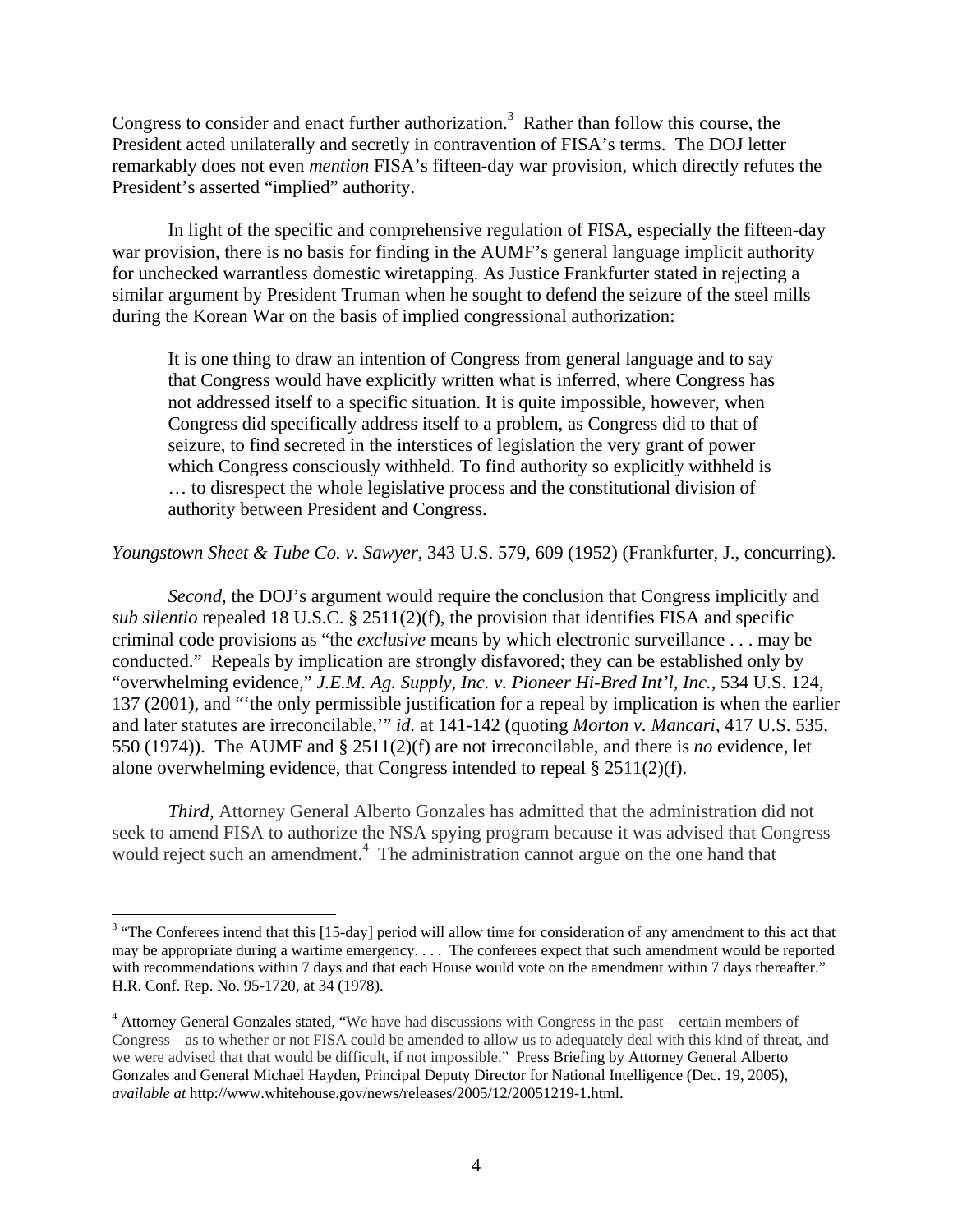Congress authorized the NSA program in the AUMF, and at the same time that it did not ask Congress for such authorization because it feared Congress would say no.<sup>5</sup>

*Finally*, the DOJ's reliance upon *Hamdi v. Rumsfeld*, 542 U.S. 507 (2004), to support its reading of the AUMF, *see* DOJ Letter at 3, is misplaced. A plurality of the Court in *Hamdi* held that the AUMF authorized military detention of enemy combatants captured on the battlefield abroad as a "fundamental incident of waging war." *Id.* at 519. The plurality expressly limited this holding to individuals who were "part of or supporting forces hostile to the United States or coalition partners *in Afghanistan and who engaged in an armed conflict against the United States there*." *Id.* at 516 (emphasis added). It is one thing, however, to say that foreign battlefield capture of enemy combatants is an incident of waging war that Congress intended to authorize. It is another matter entirely to treat unchecked warrantless *domestic* spying as included in that authorization, especially where an existing statute specifies that other laws are the "exclusive means" by which electronic surveillance may be conducted and provides that even a declaration of war authorizes such spying only for a fifteen-day emergency period.<sup>6</sup>

# **II. CONSTRUING FISA TO PROHIBIT WARRANTLESS DOMESTIC WIRETAPPING DOES NOT RAISE ANY SERIOUS CONSTITUTIONAL QUESTION, WHEREAS CONSTRUING THE AUMF TO AUTHORIZE SUCH WIRETAPPING WOULD RAISE SERIOUS QUESTIONS UNDER THE FOURTH AMENDMENT**

 The DOJ argues that FISA and the AUMF should be construed to permit the NSA program's domestic surveillance because otherwise there might be a "conflict between FISA and the President's Article II authority as Commander-in-Chief." DOJ Letter at 4. The statutory scheme described above is not ambiguous, and therefore the constitutional avoidance doctrine is not even implicated. *See United States v. Oakland Cannabis Buyers' Coop.*, 532 U.S. 483, 494 (2001) (the "canon of constitutional avoidance has no application in the absence of statutory ambiguity"). But were it implicated, it would work against the President, not in his favor.

<sup>&</sup>lt;sup>5</sup>The administration had a convenient vehicle for seeking any such amendment in the USA PATRIOT Act of 2001, Pub. L. No. 107-56, 115 Stat. 272, enacted in October 2001. The Patriot Act amended FISA in several respects, including in sections 218 (allowing FISA wiretaps in criminal investigations) and 215 (popularly known as the "libraries provision"). Yet the administration did not ask Congress to amend FISA to authorize the warrantless electronic surveillance at issue here.

 $6$  The DOJ attempts to draw an analogy between FISA and 18 U.S.C. § 4001(a), which provides that the United States may not detain a U.S. citizen "except pursuant to an act of Congress." The DOJ argues that just as the AUMF was deemed to authorize the detention of Hamdi, 542 U.S. at 519, so the AUMF satisfies FISA's requirement that electronic surveillance be "authorized by statute." DOJ Letter at 3-4. The analogy is inapt. As noted above, FISA specifically limits warrantless domestic wartime surveillance to the first fifteen days of the conflict, and 18 U.S.C. §  $2511(2)(f)$  specifies that existing law is the "exclusive means" for domestic wiretapping. Section 4001(a), by contrast, neither expressly addresses detention of the enemy during wartime nor attempts to create an exclusive mechanism for detention. Moreover, the analogy overlooks the carefully limited holding and rationale of the *Hamdi* plurality, which found the AUMF to be an "explicit congressional authorization for the detention of individuals in the narrow category we describe . . . . who fought against the United States in Afghanistan as part of the Taliban, an organization known to have supported the al Qaeda terrorist network," and whom "Congress sought to target in passing the AUMF" 542 U.S. at 518. By the government's own admission, the NSA program is by no means so limited. *See* Gonzales/Hayden Press Briefing, *supra* note 4.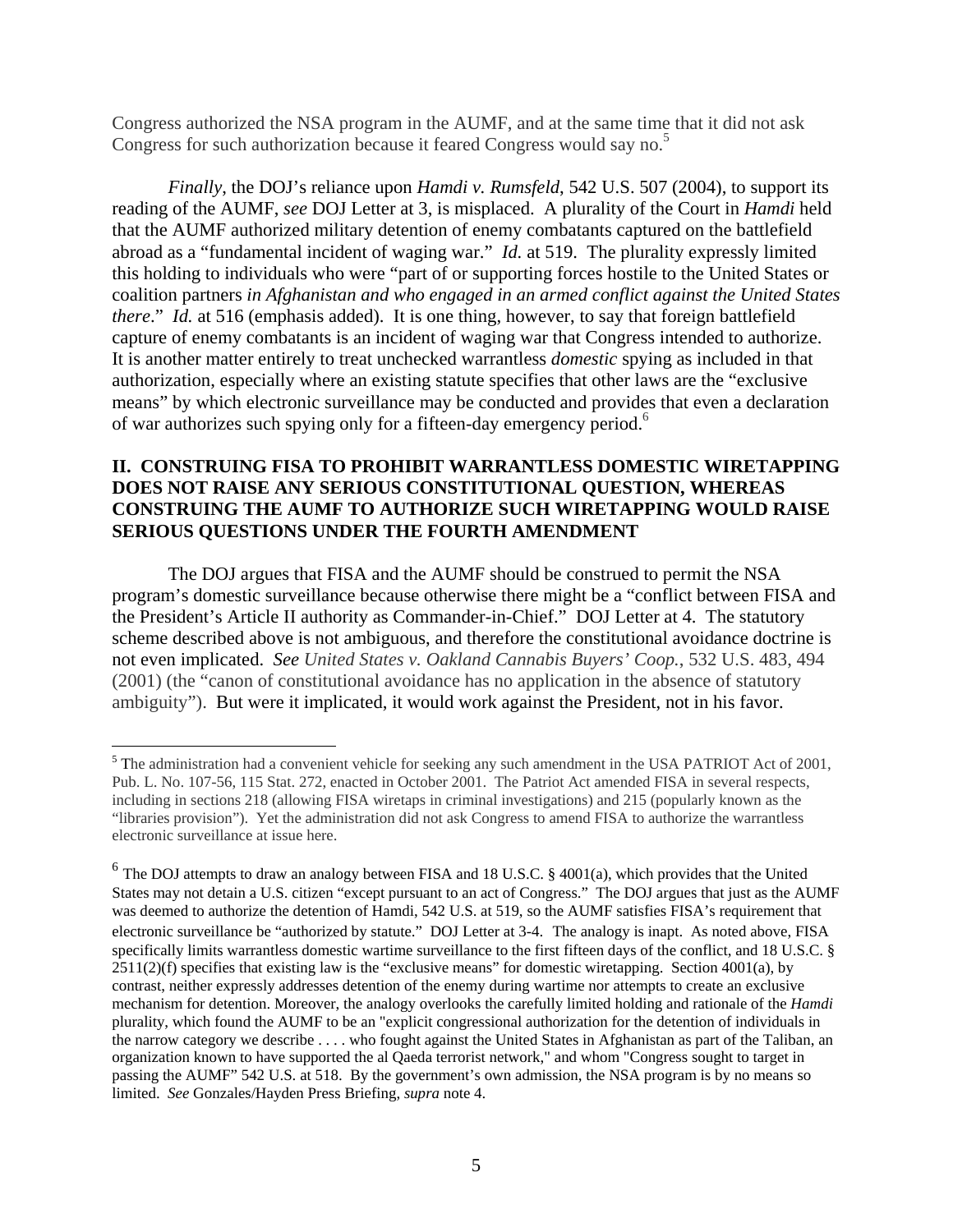Construing FISA and the AUMF according to their plain meanings raises no serious constitutional questions regarding the President's duties under Article II. Construing the AUMF to *permit* unchecked warrantless wiretapping without probable cause, however, would raise serious questions under the Fourth Amendment.

### A. FISA's Limitations Are Consistent with the President's Article II Role

We do not dispute that, absent congressional action, the President might have inherent constitutional authority to collect "signals intelligence" about the enemy abroad. Nor do we dispute that, had Congress taken no action in this area, the President might well be constitutionally empowered to conduct domestic surveillance directly tied and narrowly confined to that goal—subject, of course, to Fourth Amendment limits. Indeed, in the years before FISA was enacted, the federal law involving wiretapping specifically provided that "[n]othing contained in this chapter or in section 605 of the Communications Act of 1934 shall limit the constitutional power of the President . . . to obtain foreign intelligence information deemed essential to the security of the United States." 18 U.S.C. § 2511(3) (1976).

But FISA specifically *repealed* that provision. FISA § 201(c), 92 Stat. 1797, and replaced it with language dictating that FISA and the criminal code are the "exclusive means" of conducting electronic surveillance. In doing so, Congress did not deny that the President has constitutional power to conduct electronic surveillance for national security purposes; rather, Congress properly concluded that "even if the President has the inherent authority *in the absence of legislation* to authorize warrantless electronic surveillance for foreign intelligence purposes, Congress has the power to regulate the conduct of such surveillance by legislating a reasonable procedure, which then becomes the exclusive means by which such surveillance may be conducted." H.R. Rep. No. 95-1283, pt. 1, at 24 (1978) (emphasis added). This analysis, Congress noted, was "supported by two successive Attorneys General." *Id*.

To say that the President has inherent authority does not mean that his authority is exclusive, or that his conduct is not subject to statutory regulations enacted (as FISA was) pursuant to Congress's Article I powers. As Justice Jackson famously explained in his influential opinion in *Youngstown Sheet & Tube Co. v. Sawyer*, 343 U.S. at 635 (Jackson, J., concurring), the Constitution "enjoins upon its branches separateness but interdependence, autonomy but reciprocity. Presidential powers are not fixed but fluctuate, depending upon their disjunction or conjunction with those of Congress." For example, the President in his role as Commander in Chief directs military operations. But the Framers gave Congress the power to prescribe rules for the regulation of the armed and naval forces, Art. I, § 8, cl. 14, and if a duly enacted statute prohibits the military from engaging in torture or cruel, inhuman, and degrading treatment, the President must follow that dictate.As Justice Jackson wrote, when the President acts in defiance of "the expressed or implied will of Congress," his power is "at its lowest ebb." 343 U.S. at 637. In this setting, Jackson wrote, "Presidential power [is] most vulnerable to attack and in the least favorable of possible constitutional postures." *Id.* at 640.

Congress plainly has authority to regulate domestic wiretapping by federal agencies under its Article I powers, and the DOJ does not suggest otherwise. Indeed, when FISA was enacted, the Justice Department agreed that Congress had power to regulate such conduct, and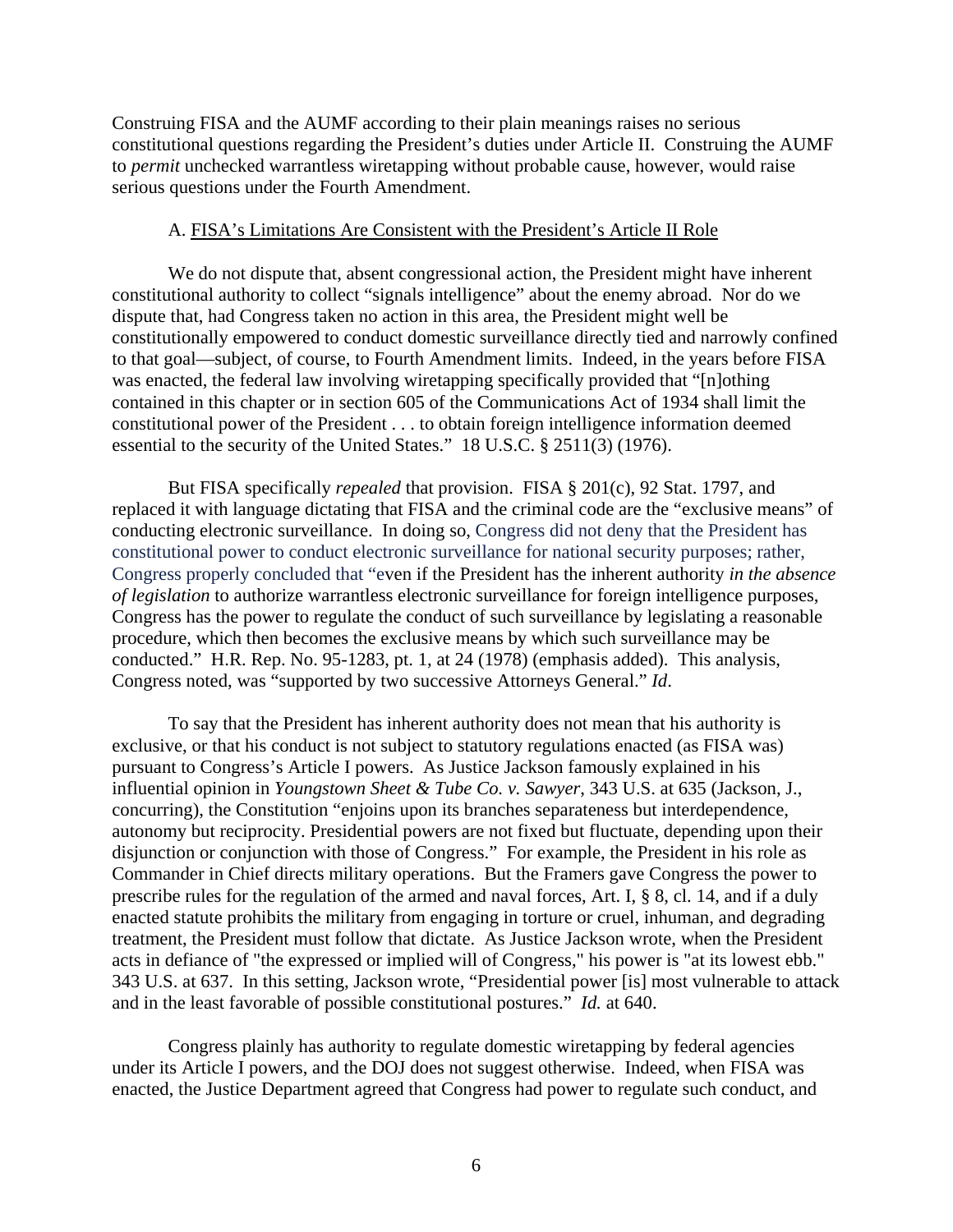could require judicial approval of foreign intelligence surveillance.<sup>7</sup> FISA does not prohibit foreign intelligence surveillance, but merely imposes reasonable regulation to protect legitimate privacy rights. (For example, although FISA generally requires judicial approval for electronic surveillance of persons within the United States, it permits the executive branch to install a wiretap immediately so long as it obtains judicial approval within 72 hours. 50 U.S.C. § 1805(f).)<br>Just as the President is bound by the statutory prohibition on torture, he is bound by the

statutory dictates of FISA.<sup>8</sup> The DOJ once infamously argued that the President as Commander in Chief could ignore even the criminal prohibition on torture,<sup>9</sup> and, more broadly still, that statutes may not "place *any* limits on the President's determinations as to any terrorist threat, the amount of military force to be used in response, or the method, timing, and nature of the response."10 But the administration withdrew the August 2002 torture memo after it was disclosed, and for good reason the DOJ does not advance these extreme arguments here. Absent a serious question about FISA's constitutionality, there is no reason even to consider construing the AUMF to have implicitly overturned the carefully designed regulatory regime that FISA establishes. *See, e.g.*, *Reno v. Flores*, 507 U.S. 292, 314 n.9 (1993) (constitutional avoidance canon applicable only if the constitutional question to be avoided is a serious one, "not to eliminate all possible contentions that the statute *might* be unconstitutional") (emphasis in original; citation omitted).<sup>11</sup>

 $\overline{a}$ 

<sup>8</sup> Indeed, Article II imposes on the President the general *obligation* to enforce laws that Congress has validly enacted, including FISA: "he *shall* take Care that the Laws be faithfully executed." (emphasis added). The use of the mandatory "shall" indicates that under our system of separated powers, he is duty-bound to execute the provisions of FISA, not defy them.

9 *See* Memorandum from Jay S. Bybee, Assistant Attorney General, Department of Justice Office of Legal Counsel, to Alberto R. Gonzales, Counsel to the President, Re: *Standards of Conduct for Interrogation under 18 U.S.C. §§ 2340-2340A* (Aug. 1, 2002), at 31.

<sup>10</sup> Memorandum from John C. Yoo, Deputy Assistant Attorney General, Office of Legal Counsel, to the Deputy Counsel to the President, Re: *The President's Constitutional Authority To Conduct Military Operations Against Terrorists And Nations Supporting Them* (Sept. 25, 2001), *available at* www.usdoj.gov/olc/warpowers925.htm (emphasis added).

 $11$  Three years ago, the FISA Court of Review suggested in dictum that Congress cannot "encroach on the President's constitutional power" to conduct foreign intelligence surveillance. *In re Sealed Case No. 02-001*, 310 F.3d 717, 742 (FIS Ct. Rev. 2002) (per curiam). The FISA Court of Review, however, did not hold that FISA was unconstitutional, nor has any other court suggested that FISA's modest regulations constitute an impermissible encroachment on presidential authority. The FISA Court of Review relied upon *United States v. Truong Dihn Hung*, 629 F.2d 908 (4th Cir. 1980)—but that court did not suggest that the President's powers were beyond congressional control. To the contrary, the *Truong* court indicated that FISA's restrictions *were* constitutional. *See* 629 F.2d at 915 n.4 (noting that "the imposition of a warrant requirement, beyond the constitutional minimum described in this opinion, *should be left to the intricate balancing performed in the course of the legislative process by Congress and the President*") (emphasis added).

<sup>7</sup> *See, e.g.,* S. Rep. No. 95-604, pt. I, at 16 (1977) (Congress's assertion of power to regulate the President's authorization of electronic surveillance for foreign intelligence purposes was "concurred in by the Attorney General"); Foreign Intelligence Electronic Surveillance: Hearings Before the Subcomm. on Legislation of the House Permanent Select Comm. on Intelligence, 95th Cong., 2d Sess., at 31 (1978) (Letter from John M. Harmon, Assistant Attorney General, Office of Legal Counsel, to Edward P. Boland, Chairman, House Permanent Select Comm. on Intelligence (Apr. 18, 1978)) ("it seems unreasonable to conclude that Congress, in the exercise of its powers in this area, may not vest in the courts the authority to approve intelligence surveillance").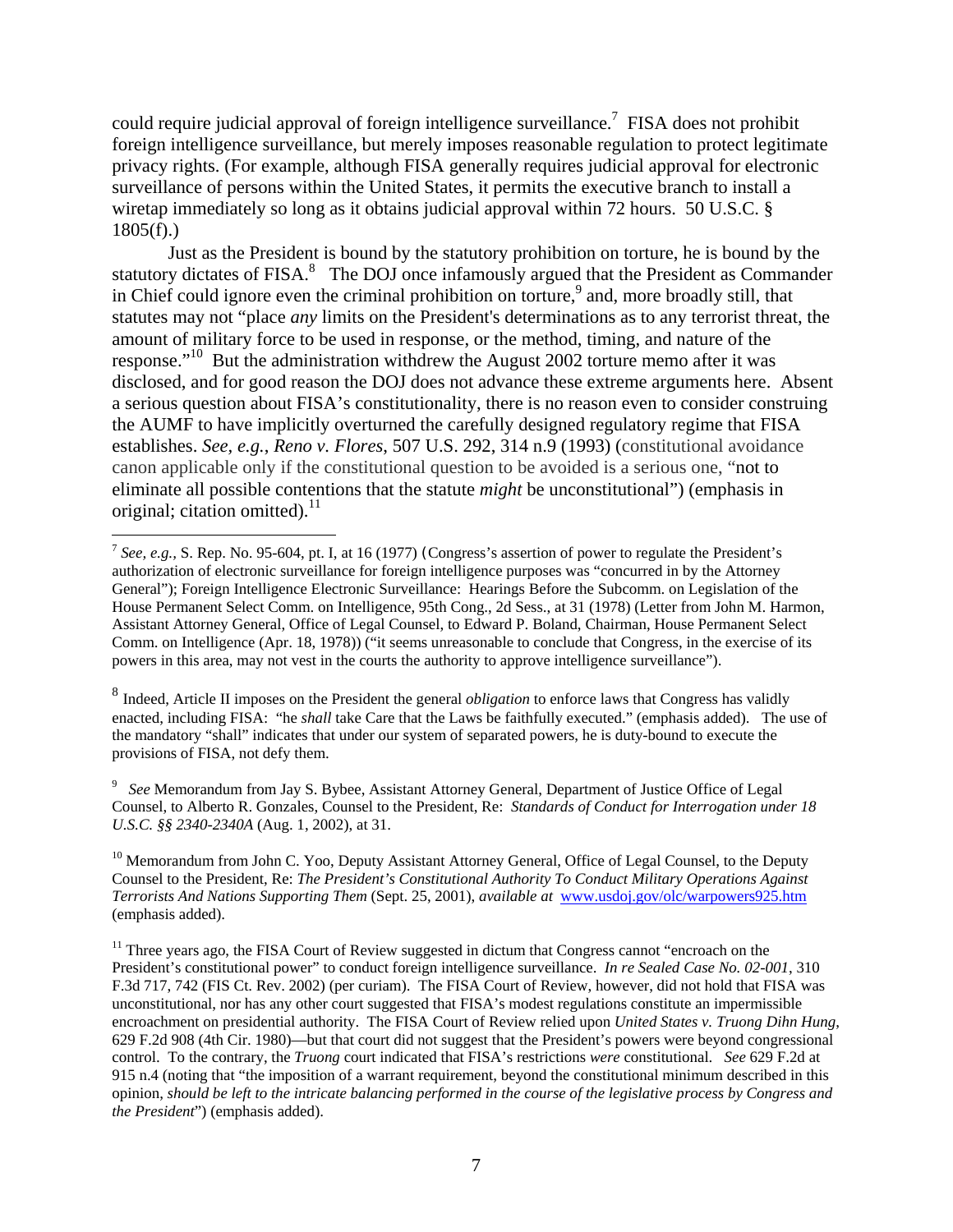# B. Construing the AUMF to Authorize Warrantless Domestic Wiretapping Would Raise Serious Constitutional Questions

The principle that ambiguous statutes should be construed to avoid serious constitutional questions works against the administration, not in its favor. Interpreting the AUMF and FISA to permit unchecked domestic wiretapping for the duration of the conflict with al Qaeda would certainly raise serious constitutional questions. The Supreme Court has never upheld such a sweeping power to invade the privacy of Americans at home without individualized suspicion or judicial oversight.

The NSA surveillance program permits wiretapping within the United States without *either* of the safeguards presumptively required by the Fourth Amendment for electronic surveillance—individualized probable cause and a warrant or other order issued by a judge or magistrate. The Court has long held that wiretaps generally require a warrant and probable cause. *Katz v. United States*, 389 U.S. 347 (1967). And the only time the Court considered the question of national security wiretaps, it held that the Fourth Amendment prohibits domestic security wiretaps without those safeguards. *United States v. United States Dist. Court*, 407 U.S. 297 (1972). Although the Court in that case left open the question of the Fourth Amendment validity of warrantless wiretaps for foreign intelligence purposes, its precedents raise serious constitutional questions about the kind of open-ended authority the President has asserted with respect to the NSA program. *See id.* at 316-18 (explaining difficulty of guaranteeing Fourth Amendment freedoms if domestic surveillance can be conducted solely in the discretion of the executive branch).

Indeed, serious Fourth Amendment questions about the validity of warrantless wiretapping led Congress to enact FISA, in order to "provide the secure framework by which the executive branch may conduct legitimate electronic surveillance for foreign intelligence purposes within the context of this nation's commitment to privacy and individual rights." S. Rep. No. 95-604, pt. 1, at 15 (1977) (citing, *inter alia*, *Zweibon v, Mitchell*, 516 F.2d 594 (D.C. Cir. 1975), in which "the court of appeals held that a warrant must be obtained before a wiretap is installed on a domestic organization that is neither the agent of, nor acting in collaboration with, a foreign power").

Relying on *In re Sealed Case No. 02-001*, the DOJ argues that the NSA program falls within an exception to the warrant and probable cause requirement for reasonable searches that serve "special needs" above and beyond ordinary law enforcement. But the existence of "special needs" has never been found to permit warrantless wiretapping. "Special needs" generally excuse the warrant and individualized suspicion requirements only where those requirements are impracticable and the intrusion on privacy is minimal. *See, e.g., Griffin v. Wisconsin,* 483 U.S. 868, 873 (1987). Wiretapping is not a minimal intrusion on privacy, and the experience of FISA shows that foreign intelligence surveillance can be carried out through warrants based on individualized suspicion..

The court in *Sealed Case* upheld FISA itself, which requires warrants issued by Article III federal judges upon an individualized showing of probable cause that the subject is an "agent

<u>.</u>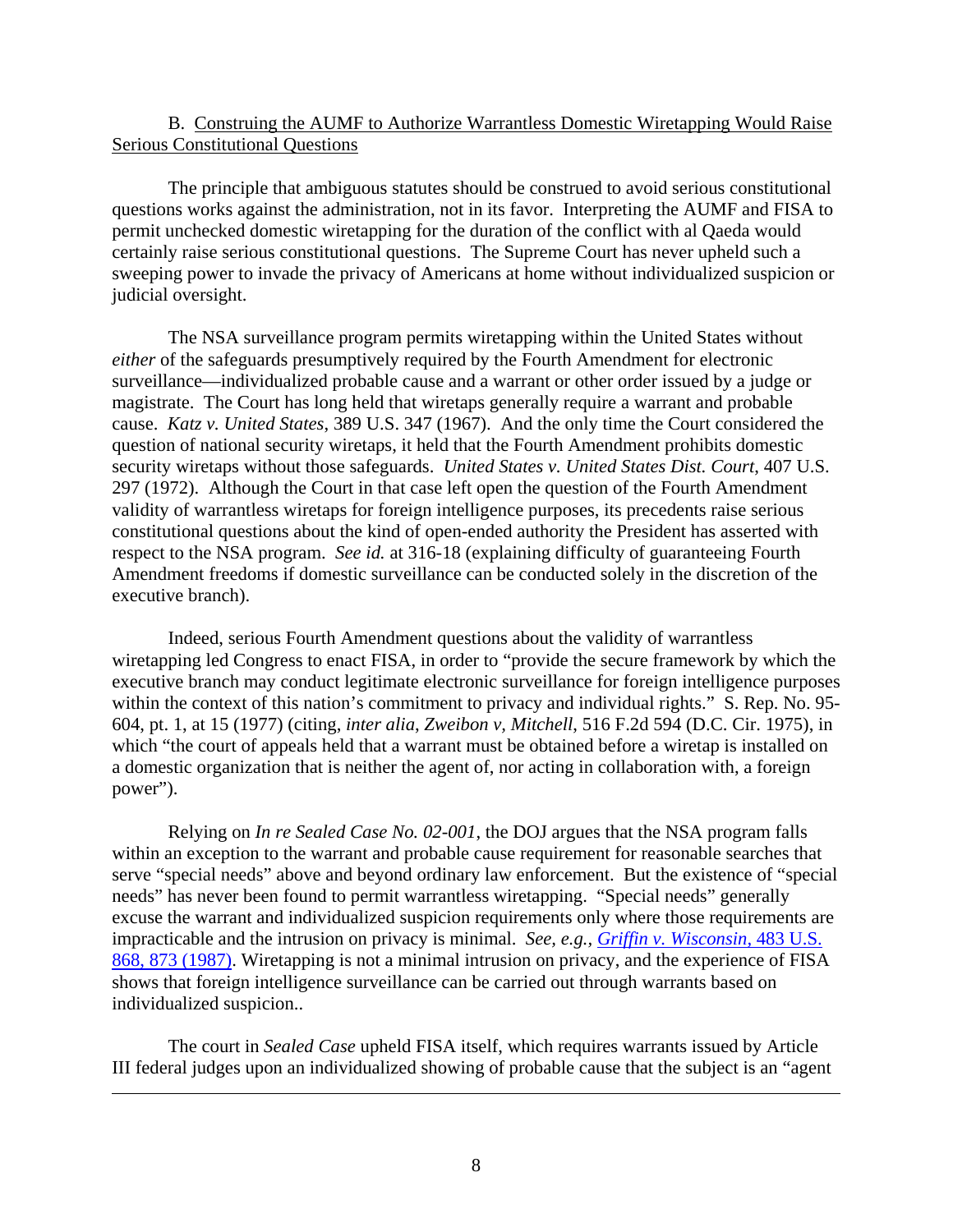of a foreign power." The NSA domestic spying program, by contrast, includes none of these safeguards. It does not require individualized judicial approval, and it does not require a showing that the target is an "agent of a foreign power." According to Attorney General Gonzales, the NSA may wiretap any person in the United States who so much as receives a communication from anyone abroad, if the administration deems either of the parties to be affiliated with al Qaeda, a member of an organization affiliated with al Qaeda, "working in support of al Qaeda," or "part of" an organization or group "that is supportive of al Qaeda."<sup>12</sup> Under this reasoning, a U.S. citizen living here who received a phone call from another U.S. citizen who attends a mosque that the administration believes is "supportive" of al Qaeda could be wiretapped without a warrant. The absence of meaningful safeguards on the NSA program at a minimum raises serious questions about the validity of the program under the Fourth Amendment, and therefore supports an interpretation of the AUMF that does not undercut FISA's regulation of such conduct.

 $\mathbb{R}$   $\mathbb{R}$   $\mathbb{R}$   $\mathbb{R}$   $\mathbb{R}$   $\mathbb{R}$   $\mathbb{R}$   $\mathbb{R}$   $\mathbb{R}$   $\mathbb{R}$   $\mathbb{R}$   $\mathbb{R}$   $\mathbb{R}$   $\mathbb{R}$   $\mathbb{R}$   $\mathbb{R}$   $\mathbb{R}$   $\mathbb{R}$   $\mathbb{R}$   $\mathbb{R}$   $\mathbb{R}$   $\mathbb{R}$   $\mathbb{R}$   $\mathbb{R}$   $\mathbb{$ 

In conclusion, the DOJ letter fails to offer a plausible legal defense of the NSA domestic spying program. If the Administration felt that FISA was insufficient, the proper course was to seek legislative amendment, as it did with other aspects of FISA in the Patriot Act, and as Congress expressly contemplated when it enacted the wartime wiretap provision in FISA. One of the crucial features of a constitutional democracy is that it is always open to the President—or anyone else—to seek to change the law. But it is also beyond dispute that, in such a democracy, the President cannot simply violate criminal laws behind closed doors because he deems them obsolete or impracticable.13

We hope you find these views helpful to your consideration of the legality of the NSA domestic spying program.

 $\overline{a}$ 

<sup>12</sup> *See* Gonzales/Hayden Press Briefing, *supra* note 4.

 $13$  During consideration of FISA, the House of Representatives noted that "the decision as to the standards" governing when and how foreign intelligence electronic surveillance should be conducted is and should be a political decision, in the best sense of the term, because it involves the weighing of important public policy concerns–civil liberties and national security. Such a political decision is one properly made by the political branches of Government together, not adopted by one branch on its own and with no regard for the other. Under our Constitution legislation is the embodiment of just such political decisions." H. Rep. 95-1283, pt. I, at 21-22. Attorney General Griffin Bell supported FISA in part because "no matter how well intentioned or ingenious the persons in the Executive branch who formulate these measures, the crucible of the legislative process will ensure that the procedures will be affirmed by that branch of government which is more directly responsible to the electorate." Foreign Intelligence Surveillance Act of 1978: Hearings Before the Subcomm. on Intelligence and the Rights of Americans of the Senate Select Comm. On Intelligence, 95th Cong., 2d Sess. 12 (1977).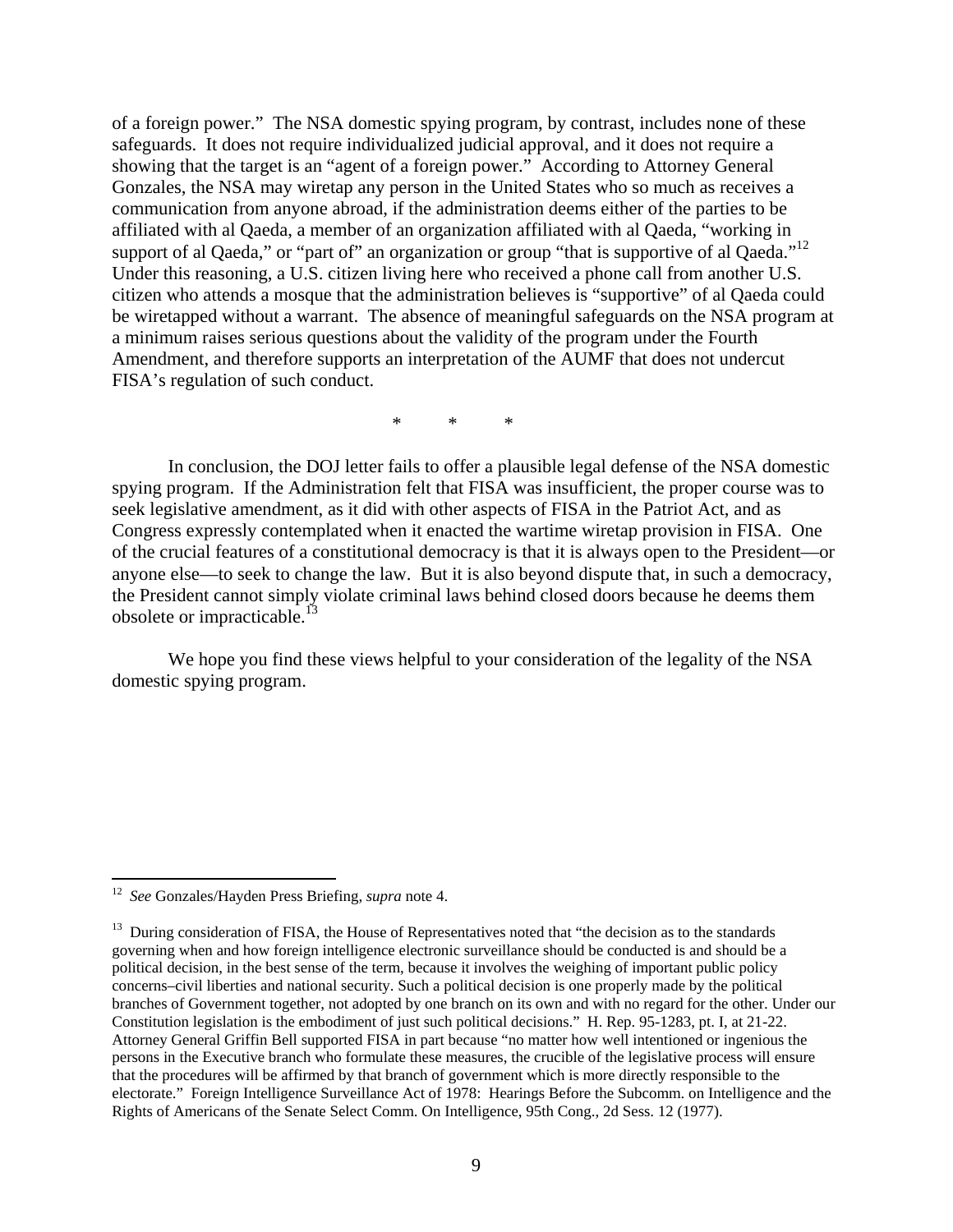Sincerely,

Curtis A. Bradley Richard and Marcy Horvitz Professor of Law, Duke University\* Former Counselor on International Law in the State Department Legal Adviser's Office, 2004

David Cole Professor of Law, Georgetown University Law Center

Walter Dellinger Douglas Blount Maggs Professor of Law, Duke University Former Assistant Attorney General, Office of Legal Counsel,1993-1996 Former Acting Solicitor General of the United States, 1996-97

Ronald Dworkin Frank Henry Sommer Professor, New York University Law School

Richard Epstein James Parker Hall Distinguished Service Professor, University of Chicago Law School Peter and Kirsten Bedford Senior Fellow, Hoover Institution

Harold Hongju Koh Dean and Gerard C. and Bernice Latrobe Smith Professor of International Law, Yale Law School Former Assistant Secretary of State for Democracy, Human Rights and Labor 1998-2001 Former Attorney-Adviser, Office of Legal Counsel, DOJ, 1983-85

Philip B. Heymann James Barr Ames Professor, Harvard Law School Former Deputy Attorney General, 1993-94

Martin S. Lederman Visiting Professor, Georgetown University Law Center Former Attorney Advisor, Department of Justice Office of Legal Counsel, 1994-2002

Beth Nolan Former Counsel to the President, 1999-2001; Deputy Assistant Attorney General, Office of Legal Counsel, 1996-1999; Associate Counsel to the President, 1993-1995; Attorney Advisor, Office of Legal Counsel, 1981-1985

William S. Sessions Former Director, FBI Former Chief United States District Judge, Western District of Texas

Geoffrey R. Stone Harry Kalven, Jr. Distinguished Service Professor of Law, University of Chicago Former Dean of the University of Chicago Law School and Provost of the University of Chicago